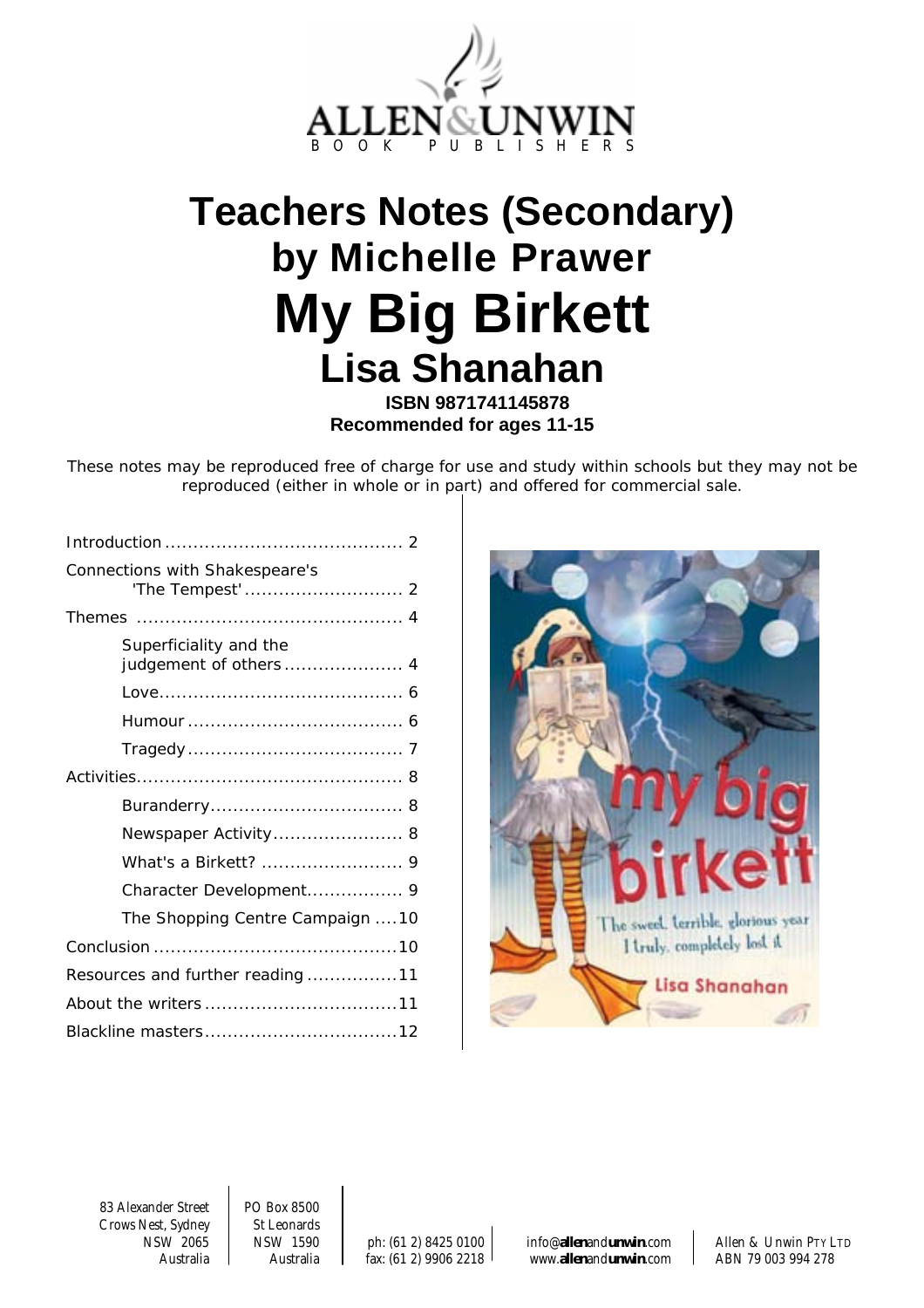### **INTRODUCTION**

Closely intertwined with Shakespeare's *The Tempest*, *My Big Birkett* introduces Gemma Stone, a high school student struggling with typical girl issues of appearance, popularity, school work and boys. When Debbie, Gemma's sister, announces her engagement to the son of a man obsessed by all things military, the family is turned upside down. Gemma is subjected to bridal exhibitions, a 'meet the in-laws' dinner, choosing the flower girl outfit as well as her sister's many tantrums, fondly known as 'birketts'.

Running parallel to this plot line is the story of Gemma's growth as she makes her own major discoveries while trying to forge a place for herself in the world. Joining the school drama group, ostensibly to snare the school's sought-after young man, and having been cast as Miranda from *The Tempest*, she finds herself falling in love with the school outcast, Raven De Head.

Raven and Gemma develop a friendship which is genuine and meaningful and while she is often ostracized for her connection with Raven, and struggles with the idea of 'being seen' with him, Gemma learns that judging people by their background or by the home in which they live, or even by their looks, is a superficial way of surviving in this world. As humour turns to tragedy and one of Raven's brothers dies in a prank gone wrong, Gemma is able to see the power of love and is clearly able to distinguish the need to see beyond the superficial when making judgements.

The wedding proceeds in spite of set-backs and Gemma emerges a richer, more appreciative individual having learned to value an honest and genuine response to life.

This book is funny and readers may indeed find themselves laughing out loud, giggling at the humour evident in the relationships as well as the situations where Gemma and her girlfriends are trying to fit in and appear popular. But the seriousness of this story becomes evident in the latter part of the book as the issues of judging others, society's tendency to condemn people if they do not fit into the norm, and the need to live up to the expectations of others are explored in a poignant fashion. The idea of the 'haves' and 'have-nots' is explored, as well as the difficulty of breaking out of these confines. The difficulty of forging a new place for yourself is explored through Shakespeare's *The Tempest*.

In addition, the book explores the idea of making political mileage out of communal causes and questions the integrity and motivation of those who do so. This book could be taught to both lower and middle years high school children.

Before studying this text, students are encouraged to analyse the front cover and anticipate the direction of the story. Teachers should draw attention to the birds on both the front and back covers, the character dressed like a swan/duck with webbed feet and the text of Shakespeare's *The Tempest*. The origami birds that appear at the head of each chapter could also be incorporated into a discussion which aims to predict the way in which all these might connect. After studying the book, students could examine why all the De Head children are given the names of birds. Look at Mrs De Head's comment on p.190, "Wouldn't it to be wonderful to be as carefree as a bird?"

### **CONNECTIONS WITH SHAKESPEARE'S 'THE TEMPEST'**

Explore the storyline of the play, *The Tempest*. Teachers could consider:

• Studying Shakespeare's text as a class text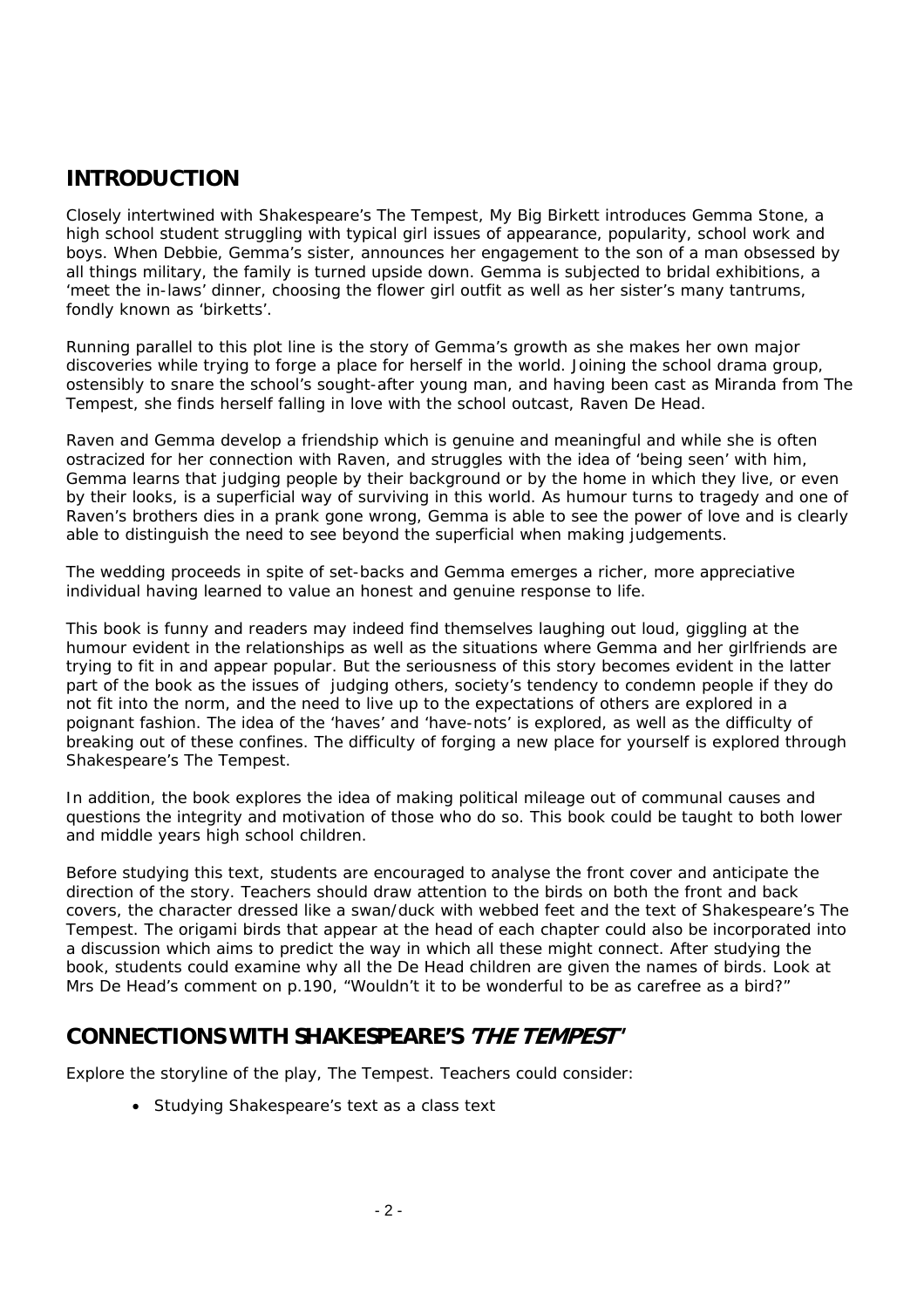- Reading an abridged version (see bibliography)
- Exploring the story through a picture book or cartoon version (see bibliography)
- Watching the movie or seeing the play in performance
- Students could also read some film and play reviews of past performances (available on the Internet through Google or similar search engines)

When discussing the play through any of the above methods, particular attention should be given to the characters of Miranda, Prospero and Caliban. Students should produce character studies of each and write about the relationship between all three. Focus on power and control in this discussion of relationships.

Then, when discussing *My Big Birkett*, the teacher could guide students through the following questions:

Why is Raven initially angry at being given the part of Caliban? Discuss the concept of 'type-casting' Explain this in relation to Mrs Highgate's comment and Raven's response on p.199 and also in relation to Gemma's response on pp.231-2 to Prospero's 'Abhorred slave' speech:

*And the rage that simmered under the surface of Mrs Highgate's cultivated niceness gushed out like from a wound. "You're behaving like a savage!" "Don't you call me that!" said Raven. He kicked the stage so hard a panel cracked. "See!" said Mrs Highgate "Julie" said Mrs Langton. "Stop it!"* 

 *"It wouldn't matter who said them. They were ugly and harsh. They were destroying words.* 

*I hated them because even as they came out of Nick's mouth, I couldn't help wondering if they were true - the savagery, brutishness and vileness of that night at Raven's house; the tornado of violence, spinning in the air between us."* 

Why is Miranda pleased to be playing the role of Prospero's daughter?

What are the parallels between the role Nick plays in his own family and in the community of Buranderry and the role he plays of Prospero in the play? Focus on the concept of power and influence in your answer.

Why does Prospero's speech to Caliban on pp.231-2 cause Raven so much distress?

How are the roles of Prospero and Caliban played out in the world of the story beyond *The Tempest*? Again, focus on power and the role of these characters within society.

#### **EXTENSION ACTIVITY - WIDER READING**

Both *Undine* by Penni Russon and *In Summer Light* by Zibby O'Neal, use *The Tempest* as a significant strand for telling a modern-day story. Read one of these books and explain why you think *The Tempest* is used and how it enriches the contemporary story. A comparison amongst all three texts would make a fascinating study.

Teachers could approach the study of *My Big Birkett* thematically, as well as using an in-depth, chronological chapter analysis.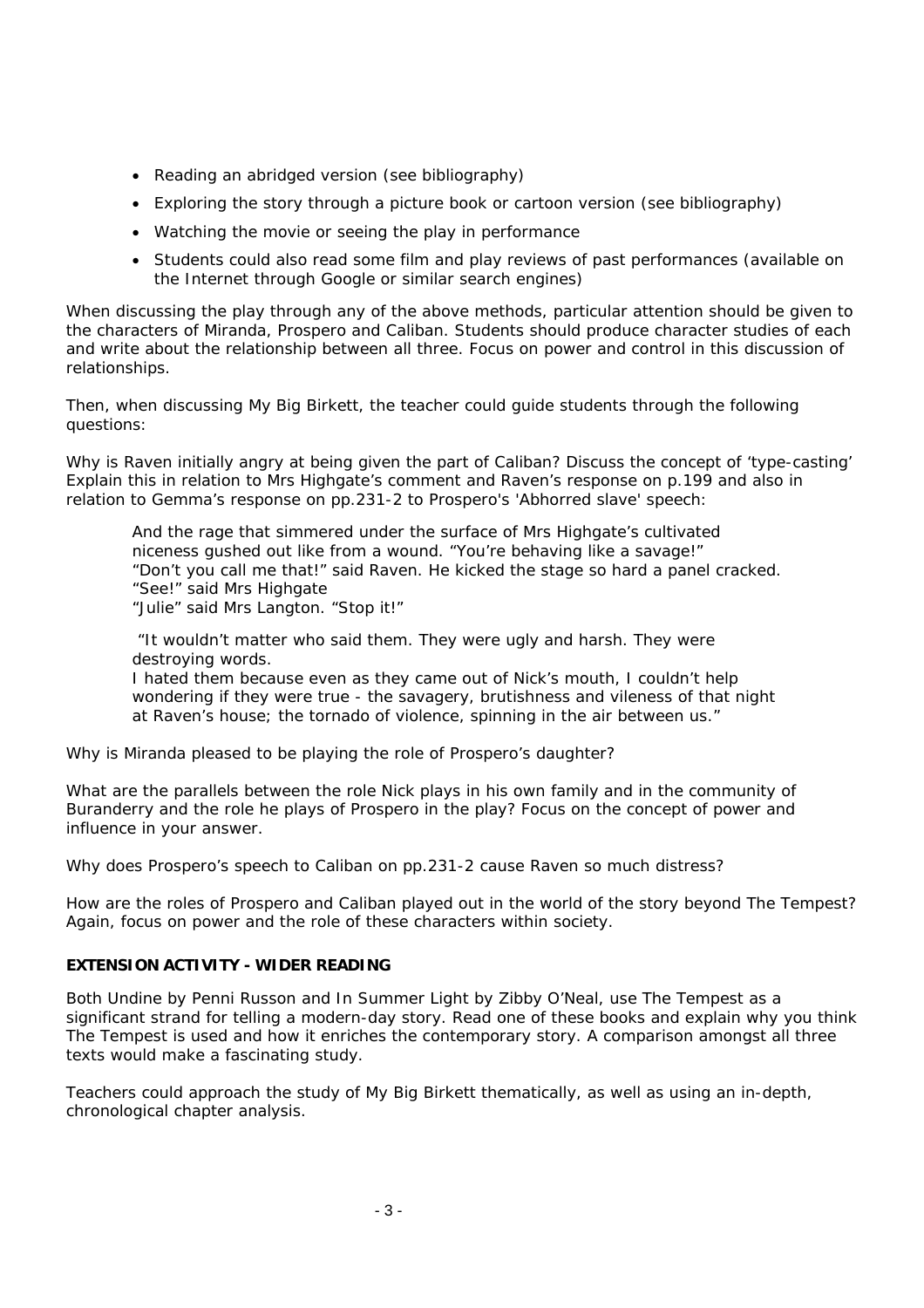A thematic approach could look at some of the points raised in these notes.

### **THEMES**

### **SUPERFICIALITY AND THE JUDGEMENT OF OTHERS**

This book directs young readers to see two approaches to life: that of artifice and moulding oneself to be accepted by others and that of the more challenging one of being true to oneself even if it means going out on a limb. There is the world of Debbie Stone, Gemma's sister, whose wedding preparations focus on make-up, clothing, ice sculptures and themes as well as the world of Nick who uses others to climb the social and political ladder. In contrast, there is the world of Raven who refuses to put on appearances to gain the acceptance of others and ultimately, Gemma, her friend Jody and her sister-in–law (to be) Jackie, who all decide to peal away the artifice and stay true to themselves.

**A.** The following questions could be used to guide students to an awareness of this key theme in the text.

 **1.** What is the text teaching us about judging others by their appearance, their background, their socio-economic status?

Look at the passage on p.295 and draw students' attention to the way the De Heads are judged by others in Buranderry. Pay attention to the way in which Egg seeks community approbation when he makes his derogatory comments and the way in which others see this as an opportunity to vent their own prejudice:

*"They're friggin' losers," said Egg." The only thing they ever bought from me was mince. Cheap mince that I wouldn't even feed to me friggin' dog if I had one." He gazed around at the crowd in mock horror, checking to make sure that he still had them on-side. "They wouldn't know a friggin' piece of rump steak if it upped and bit them."* 

*There was a smattering of laughter. And then everyone began to speak at once.* 

*"Crow, the older one," said a woman, with curlers wound tight like cocoons. "He stole my sister's Subaru."* 

*"I hate the tall skinny one," said a girl with sleek, dark hair puffing on a cigarette. "The one with the dragon tattoo."* 

Students should find the many other references to this prejudice embedded in the text.

 **2.** By the end of the book, what has Gemma learned about appearances and reality?

 **3.** To what extent does society allow us to grow and develop beyond its expectations of us? Is it easy to break away from expectation? Look at Jackie and her family's expectation of her. Students should try to find examples from their own lives.

**B.** Gemma struggles between her desire to be accepted by Nick, and her genuine feelings for Raven. Many times during the book she chooses to be with Nick and lies to Raven. Look at some of these occasions and comment on the way the lie makes Gemma feel.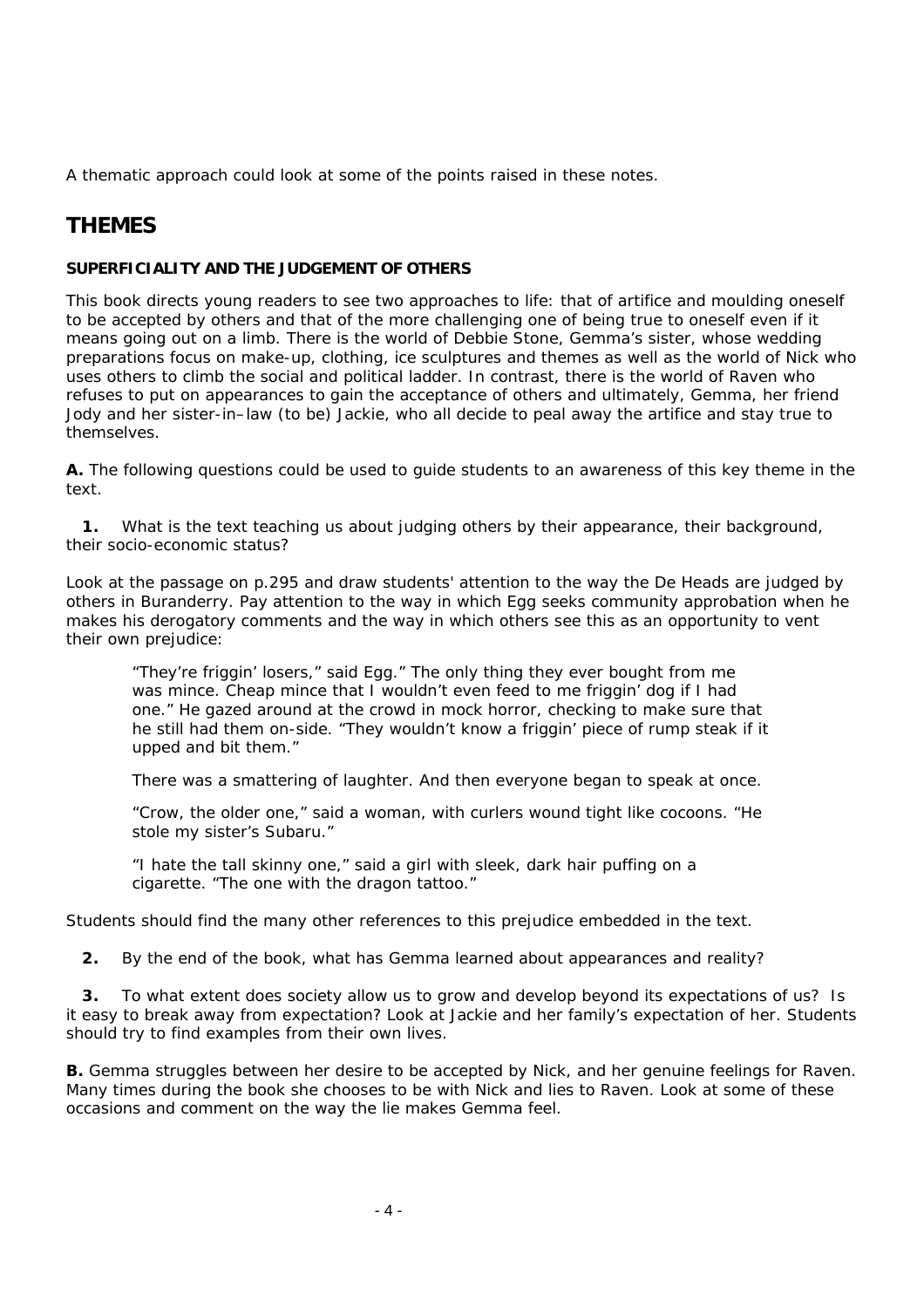p.154 *"But no matter how hard I tried, I couldn't shrug off how one tidy lie could make me feel as hollow as an ice cream cone with the bottom bitten off, the goodness slowly dripping out onto the cement."* 

*p.171 "After all, aren't you good friends with Raven De Head? And we know how he feels about the shopping centre." "I wouldn't say a good friend," my mouth tasted greasy.* 

*p.189 "I'm glad he has you as a friend," said Mrs De Head. I thought about the night before and felt sick all over again."* 

The following passage from p 102-3 can be used for in-depth textual study as an insight into Gemma's struggle with her own conscience and her desire to be accepted by others.

*Everyone at drama was pleasant to Raven. But it was the condescending politeness some people show the disabled. When Raven walked by, they leapt out of his way as if they had to make way for his wheelchair. If he cracked a joke, everyone laughed like hyenas, even if the joke was only mildly funny.* 

*On Thursday, when Raven and I rehearsed our audition scene, I caught their expression when they thought we weren't looking - their raised eyebrows and their tight sneaky smiles. They made me mad. They didn't know him. Their sophistication was artificial, as brittle as a shell.* 

*And yet I knew I was like them.* 

*As Raven and I rehearsed, I found myself wanting to stand far away from him. I wanted to keep a distance between us. I wanted it to protect me. Because even as I despised the way most people treated Raven, I still wanted to be saved from their snide condescension.* 

Teachers should remind students that the previous chapter focused on the superficiality fostered by the bridal fair. Both Gemma and Jackie agree that "If one tenth of this money was spent on the poor, we could erase world hunger!" (p.96). Immediately following this chapter, we are presented with Gemma's recognition of the superficiality of those around her in judging Raven simply by his looks and while she recognizes her own tendency to do so, she continues to be attracted by the artificial Nick.

Teachers could ask the following questions:

- Explain what is meant by "the condescending politeness some people show the disabled"
- Explain how "sophistication" can be "superficial"
- Why is the sentence, "And yet I knew I was like them" isolated in a paragraph of its own?
- Demonstrate that Gemma is aware of her own hypocrisy.
- Gemma characterizes the loathing that she feels for herself thus: "It rolled and it churned. It lathered and thickened, the dirty grey foaminess of its swelling, rising filling me up." Explain this image.

**C.** Chapter 13 provides examples of the way in which even decent and thoughtful citizens of Buranderry judge the De Heads in spite of their actions.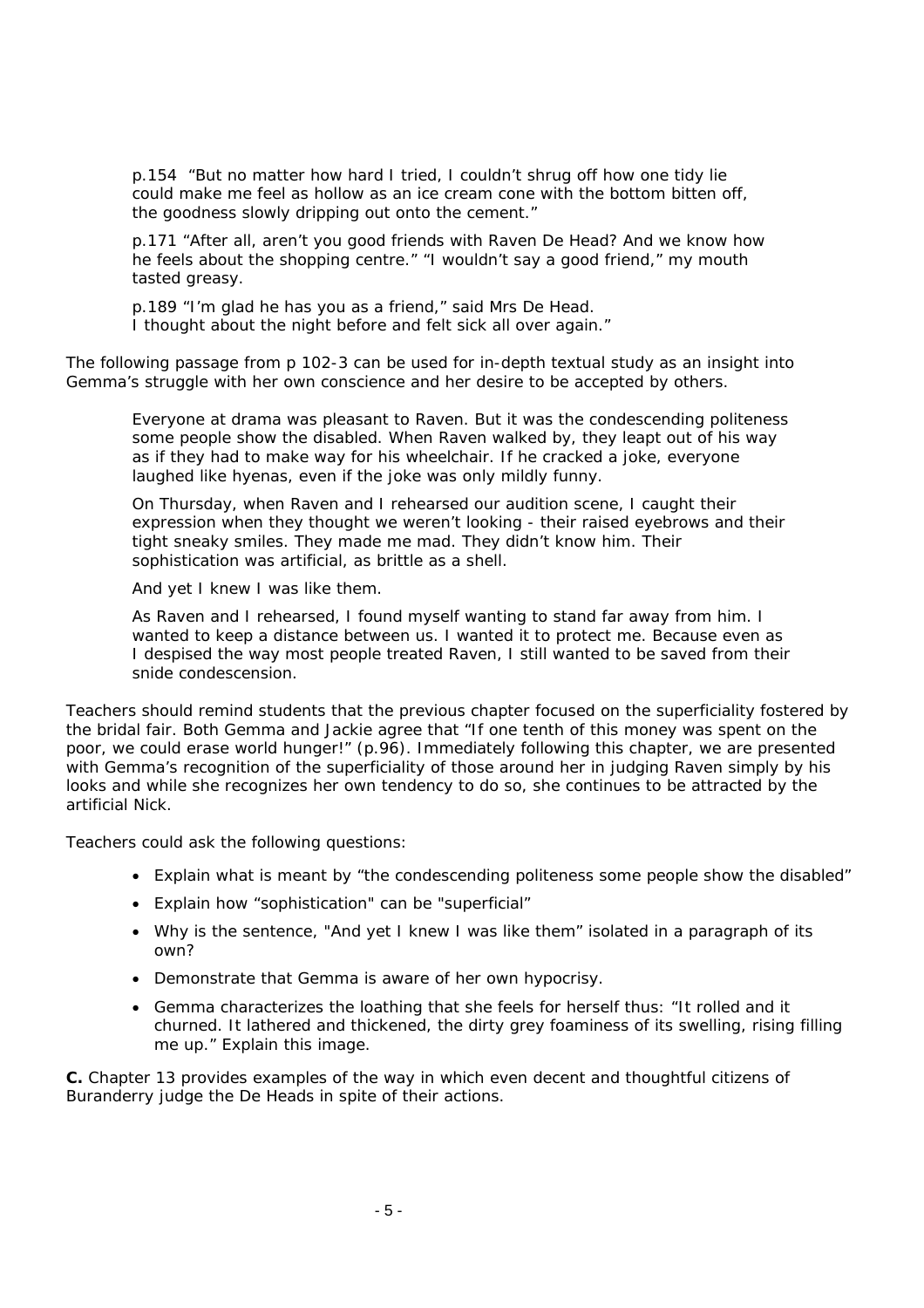Draw the students' attention to the thoughtful behaviour and interest displayed by Thea towards the girls (p.114). Contrast this to the rude and discriminatory way in which she deals with Maggie. Look at the manners demonstrated by Maggie in this chapter. Explain the word 'pathos' and use it to focus on the closing image of the chapter in which Maggie is alone in the park (p.119).

### **Discussion**

Statistically, crime rates are higher amongst low socio-economic groups. The class should consider the following two contradictory statements and examine them in an Oxford Debate<sup>1</sup>:

#### **That society is to blame for the high crime rate amongst those in the low socio-economic bracket.**

**"But we've got to be answerable for our actions."** (Mr Stone, p. 30)

### **LOVE**

*My Big Birkett* explores the nature of love from superficial teenage infatuation, to committed adult love.

Love is explained by Mrs. Stone as being willing to clean the dog poo from the shoe of the one you love (p.112). Explain what this means. Ask students if they agree.

What is the difference between Gemma's eventual feelings towards Raven and her attraction to Nick earlier on in the book? Look at her thoughts on p.302:

*And I couldn't help feeling it would be easier to love like Nick, dumping all your affection into a charity bin, than to face the large sprawling, aching, messy catastrophe of loving people up close.* 

Look at her thoughts expressed at the funeral of Maggie (p. 321):

*I found myself wanting to turn and run. To bolt at top speed. To get out of the church… to seal myself up. To seal my heart away from love. Because no one who loves is immune from its fire.* 

In what way can true love be considered to be painful?

#### **HUMOUR**

l

Humour is a significant element of this book. In order to understand how it is created, teachers might like to focus on chapters 5 and 6 that describe the visit to The Websters'; chapter 10 at the Buranderry Bridal Fair; chapter 30, kitchen tea; and chapter 42, the wedding, as an exploration of the comic techniques at play.

Teachers could divide the class into smaller groups and allocate a chapter to each group. Students should first focus on the similes used in their chapter and discuss the way in which humour is heightened by this technique

<span id="page-5-0"></span> $<sup>1</sup>$  An Oxford Debate is an impromptu debate which involves the entire class. A proposition is put forward and students stand to</sup> the left of the classroom if they disagree with it and to the right if they support it. Comments pass across the room as students attempt to persuade others to cross the floor.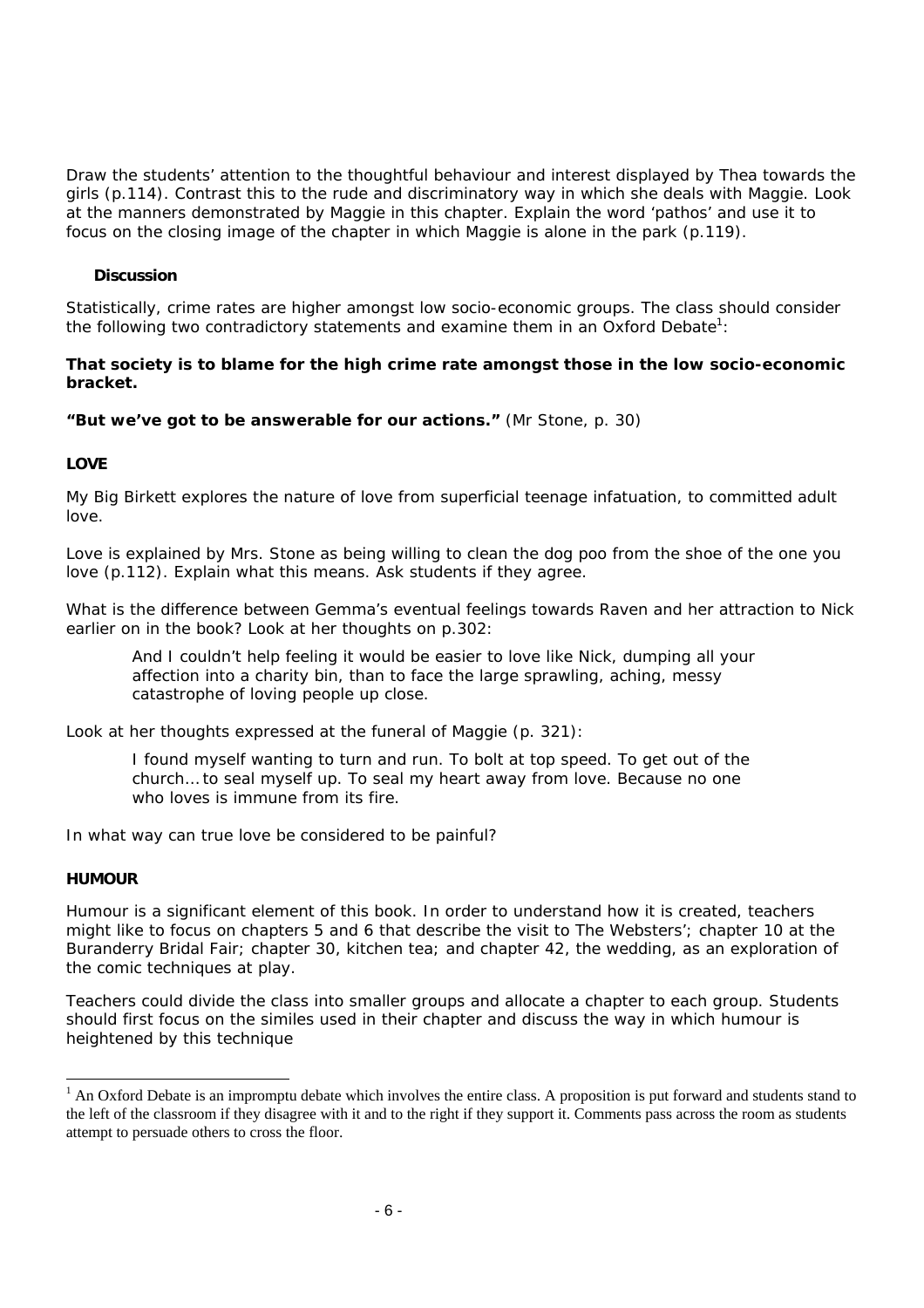Students should list the humorous events in their particular chapter and, for each event, identify the source of the humour. Teachers could direct students using the following questions:

- Is the language original/ironic/rude/a play on words?
- Are the characters at odds with one another/ridiculed/exaggerated/mocked?
- Is the situation ridiculous/uncharacteristic/typical?
- Does the narrator convey cynicism/mockery?

Together with the Art department, students could develop a comic strip of their chapter and share it with other students. A display of these in the library would be a nice touch.

In addition, these chapters could be turned into scripts for a play and the scenes performed for the class or indeed for other classes.

#### **TRAGEDY**

While there is the tragedy of Magpie's death, the poignant sadness of this book stems from the home life of both Nick and Raven. An in-depth study of chapter 26 (Raven's home) and chapter 20 (Nick's home) reveals difficult and troubled home lives. The teacher could divide the class into groups and distribute the following questions for discussion on each of the chapters. After students have answered their set of questions, they could team up with another group and compare the two households.

### **Chapter 26**

- 1. Compare the meal eaten at the De Heads with that eaten at the Lloyds in chapter 20.
- 2. Comment on the language used in general conversation amongst the De Heads. Provide examples.
- 3. Comment on the way Mr. De Head speaks to his children.
- 4. Comment on the table manners evident at the De Head household.
- 5. Compare the different ways in which Mr. and Mrs. De Head speak to their children.
- 6. Discuss the dynamics between Crow and his father.
- 7. Look at Maggie's reaction to his father's violent blow to Mrs. De Head. What does this tell you about Maggie's character?
- 8. Mrs. De Head soothes Gemma and puts her arms around her. Examine Mrs. De Head's behaviour during the entire episode and comment on her character.
- 9. Prove that Mrs De Head is both a loving and loved mother.

### **Chapter 20**

- 1. Comment on the external appearance of the Lloyds' house. How is this wealth evident in the internal décor as well as in the lifestyle they lead.
- 2. The Lloyds have a library with books chosen by a designer… "But we don't read the books." How is this an accurate reflection on the Lloyd family?
- 3. Examine the way in which Nick talks to his mother. What does this indicate about their relationship?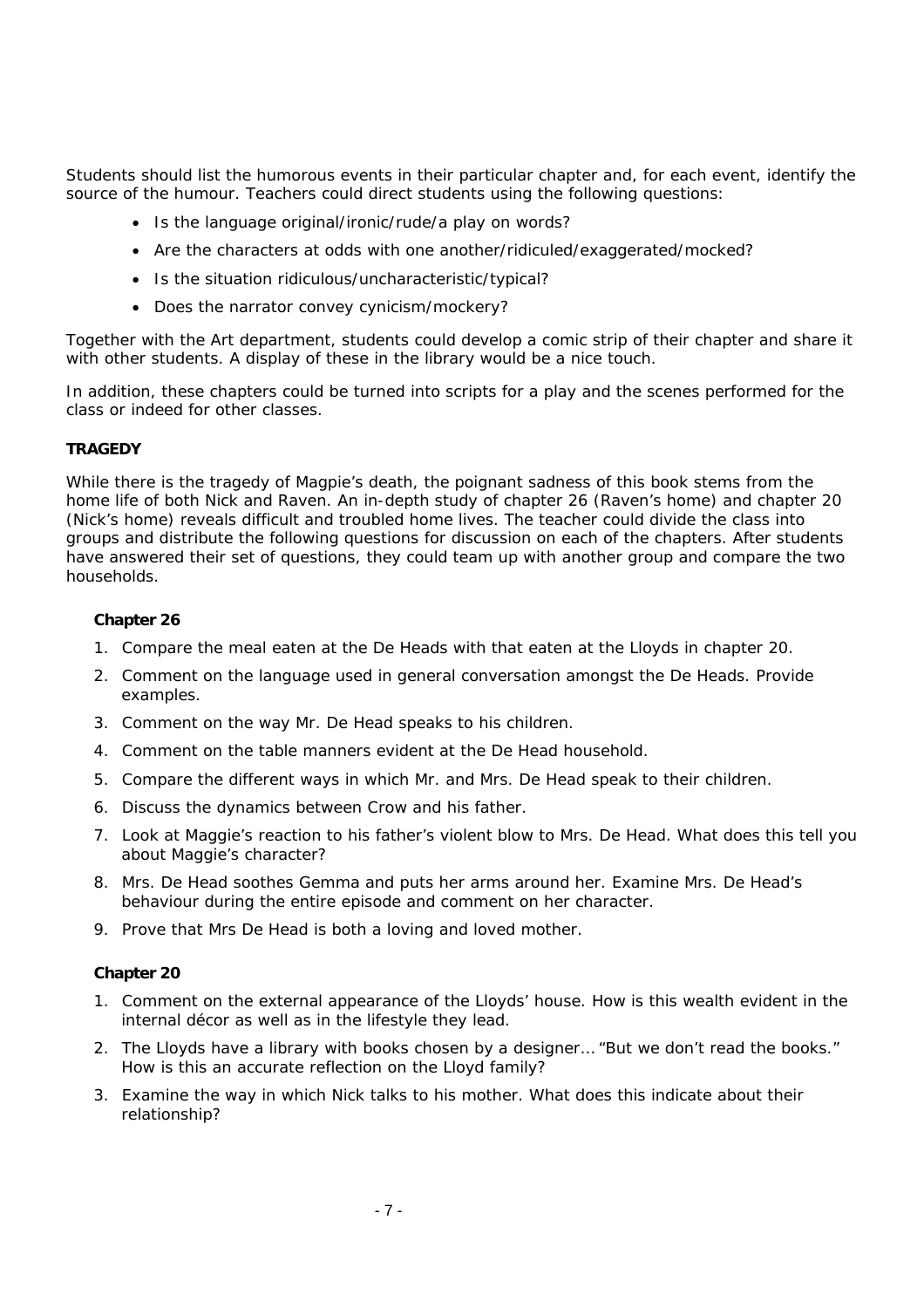- 4. Examine the way in which Nick and his father treat Mrs. Lloyd in ch.38, p.291. Compare their relationship with Mrs. Lloyd to that of Mrs. De Head and her family.
- 5. After the dinner/campaign event, Mrs. Lloyd asks Gemma, "Tonight went well. Didn't it?" (p.170). Why is this so important to her?
- Which family would you rather live in and why?
- Why could each family be termed tragic?

### **ACTIVITIES**

### **BURANDERRY**

Buranderry is a divided town with a clear delineation between the 'haves' and the 'have nots' (p.23).

- Write an entry for a travel guide, 'Towns in Australia' which characterizes the essence of this town. Refer to all of these references about Buranderry:
	- p.2 "O'Reilley's is the only supermarket..."
	- p.23 "That afternoon I caught the Buranderry bus..."
	- p.25 "Everything that's ugly in our town…"
	- p.32 "The Websters live in Buranderry East…."
	- p.35 "Buranderry High is built on reclaimed swampland…"
	- p.140 "Buranderry…Friendliest River Town…"
	- p.159 "Buranderry Heights…"
- Discuss the concept of 'small town mentality'.

Students who come from small towns might share the advantages and disadvantages of close living.

#### **NEWSPAPER ACTIVITY**

The following newspaper tasks could be divided amongst the class for the production of the *Buranderry Voice.*

- Write a front page article for the *Buranderry Voice* reporting on the explosion of the fountain and linking this explosion with the one organized by Mr De Head several years earlier.
- Write an opinion piece by the town mayor expressing his view.
- Write some letters to the editor which reflect community opinion. Write them in the name of characters in the text such as Egg Tuffy, Mrs Highgate, Jody and perhaps the principal of the school.
- Additional articles on the link between poverty and crime could also be included as news items. Students should research this and explore the Australian Bureau of Statistics (ABS) website: [http://www.abs.gov.au](http://www.abs.gov.au/) .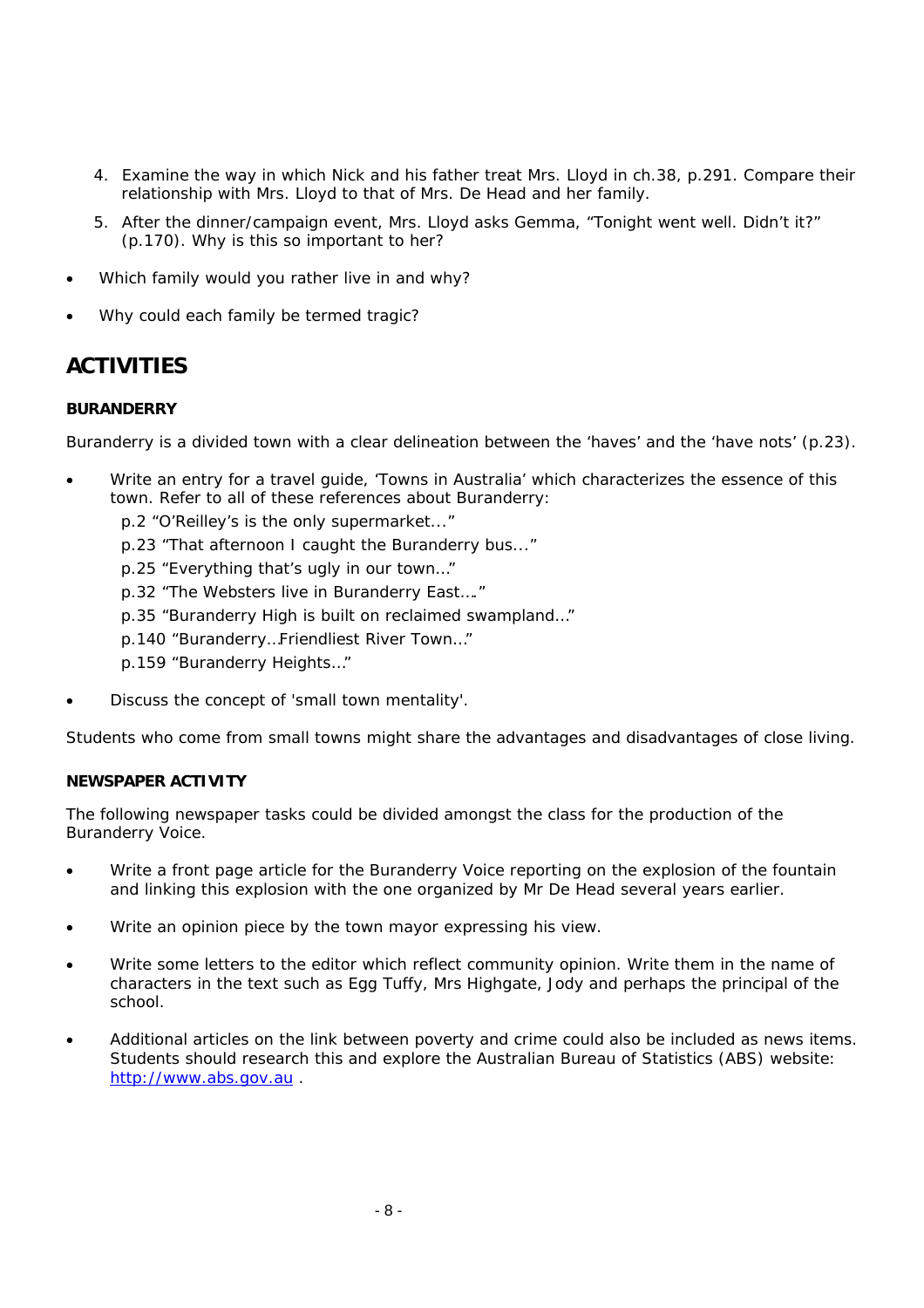• Write two obituaries for Maggie: one written by the paper as a local correspondent and one written by the family. Alternatively, write the eulogy referred to on p.307. As a member of the De Head family, what would you say?

#### **WHAT'S A "BIRKETT"?**

Direct students to the references within the text that explain a 'birkett': p.5-7, p.21, 29, 31, 50, 63, 223, 231,325.

Students can then write an expanded dictionary definition for the word 'birkett'. This should include definition, etymology, usage etc. This is an opportunity for the teacher to explain the elements in a typical dictionary entry.

In addition, students could share their own family's personal vocabulary. They could investigate the origin of these words. Do they stem from mispronounced words said in childhood? Do they relate to experiences shared by the family or individuals in the family? Do they relate to a family tradition? Students can then compile their own family dictionary and share this with the class.

This idea of original vocabulary can be expanded to include the ways in which new words enter the language. Students can investigate the origin of words such as:

- Clayton's
- Texta
- Muggle
- Lunatic
- Big Brother
- Abracadabra

Students are often fascinated to learn of the origins of words that they believe are 'modern'.

Students could share SMS vocabulary and other more recent additions.

This study could involve a research project on word origins and a look at language abuse as discussed in Don Watson's *Death Sentence* and *Weasel Words* and also in *Unspeak* by Steven Poole.

#### **CHARACTER DEVELOPMENT**

Shanahan ensures that readers respond in a particular way to the two main male characters.

**A.** Divide students into two groups and give each group one of the blackline masters (see BLM1 & BLM2 at the end of these notes) for the study of the character of either Nick Lloyd or Raven De Head.

After looking in detail at the references given at the top of the BLM, students should try to answer the questions below them. The teacher should appoint a group coordinator to direct discussion.

Students will thus trace the way in which reader sentiment is manipulated.

The teacher should then draw both groups together and, dividing the board in half, develop a set of dot point answers that clearly highlight the different aspects of the boys and the ways in which readers' expectations are directed.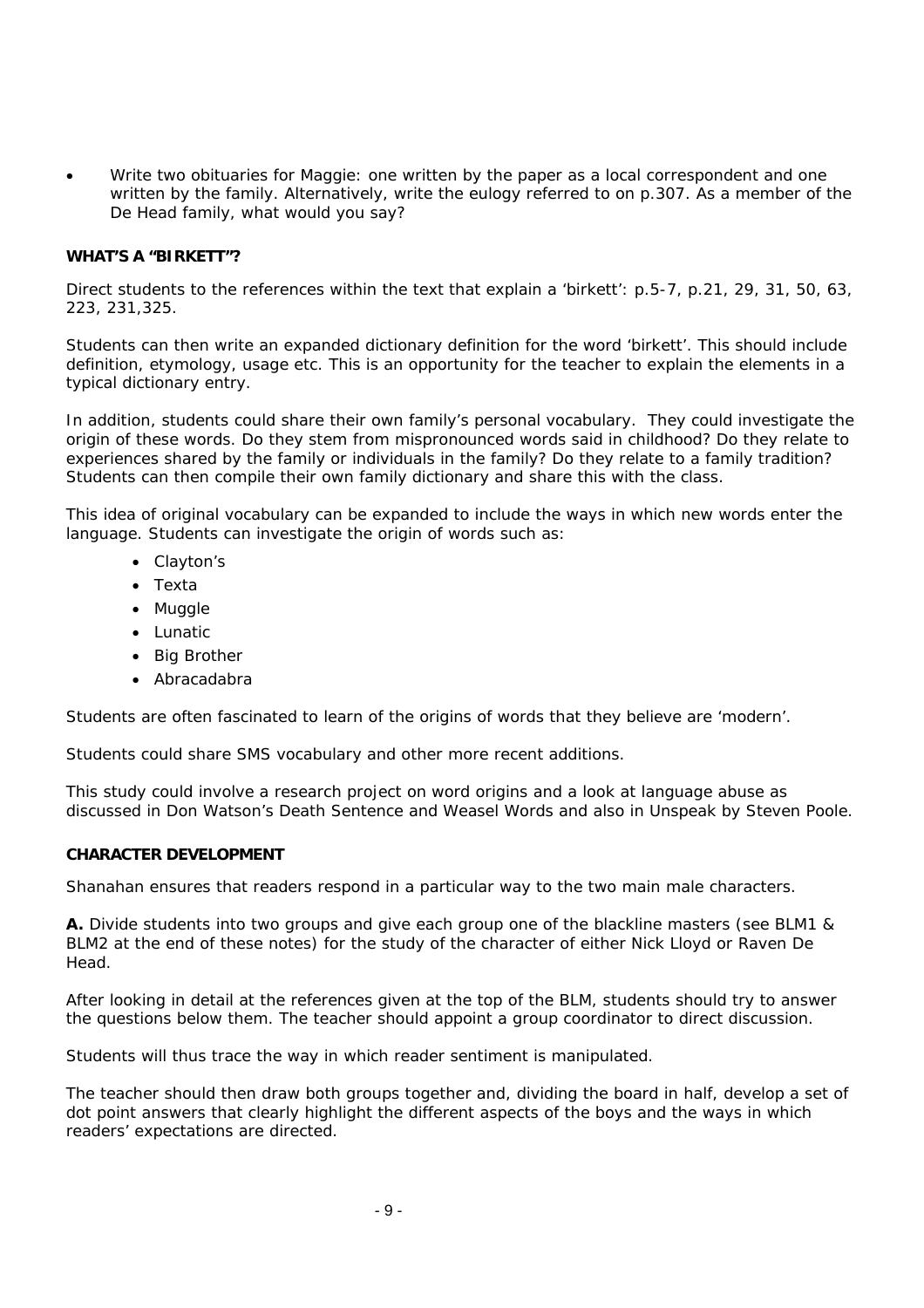This could lead to a class **debate** on the topic: "That clothes maketh the man." (Polonius in Shakespeare's *Hamlet*)

**B.** In order to fully understand Raven, it is necessary to look at his home life. Read the text of chapter 9 out loud to students and focus on the following areas of interest:

- Examine the physical detail of the home.
- Write an in-depth description of the house for an article in *Renovator's Delight*. Base the description directly on what is revealed through the text.
- Demonstrate that poverty is a significant factor in the home life of the De Heads.
- Explain the presence of a new television amidst the abject poverty.
- Comment on the relationship between Mr. De Head and Maggie. Include evidence from the text.
- Using only this chapter, demonstrate that Raven is somehow more sophisticated than others in his family, and that he is aware of the sensitivities of others.
- What preconceived ideas does Gemma have of this family?
- How does she judge the De Heads? Use the text to demonstrate her disappointment in her own reaction to the family.

**C.** In chapter 15, p.131, "There was no Nick to compare Raven to..."

- Why is Gemma able to see admirable qualities in Raven when Nick is not present?
- Look at p.133 and see what we learn about Gemma's honesty with herself in this chapter.

### **THE SHOPPING CENTRE CAMPAIGN**

Using the arguments presented in chapter 16, students can write two campaign speeches, one which urges the building of the shopping centre and one which argues against it. Deliver these speeches as an MP for Buranderry or the local mayor as well as the project manager or the financial backer of the shopping centre.

Look at the text of p.136. Note the way in which one person's blessing may be another's curse. What advantages do the De Heads hope to gain from the building of the shopping centre and what will the Lloyds lose?

Appoint several class reporters who can write an opinion piece for the *Buranderry Voice* at the conclusion of the campaign.

#### **Extension Work**

Scan the local papers for an issue of community interest and cut out the letters to the editor and editorials which argue the case. Involve students in this issue and invite the local MP to address your class. Students should be prepared with questions. Students could also prepare campaign speeches for and against the proposal.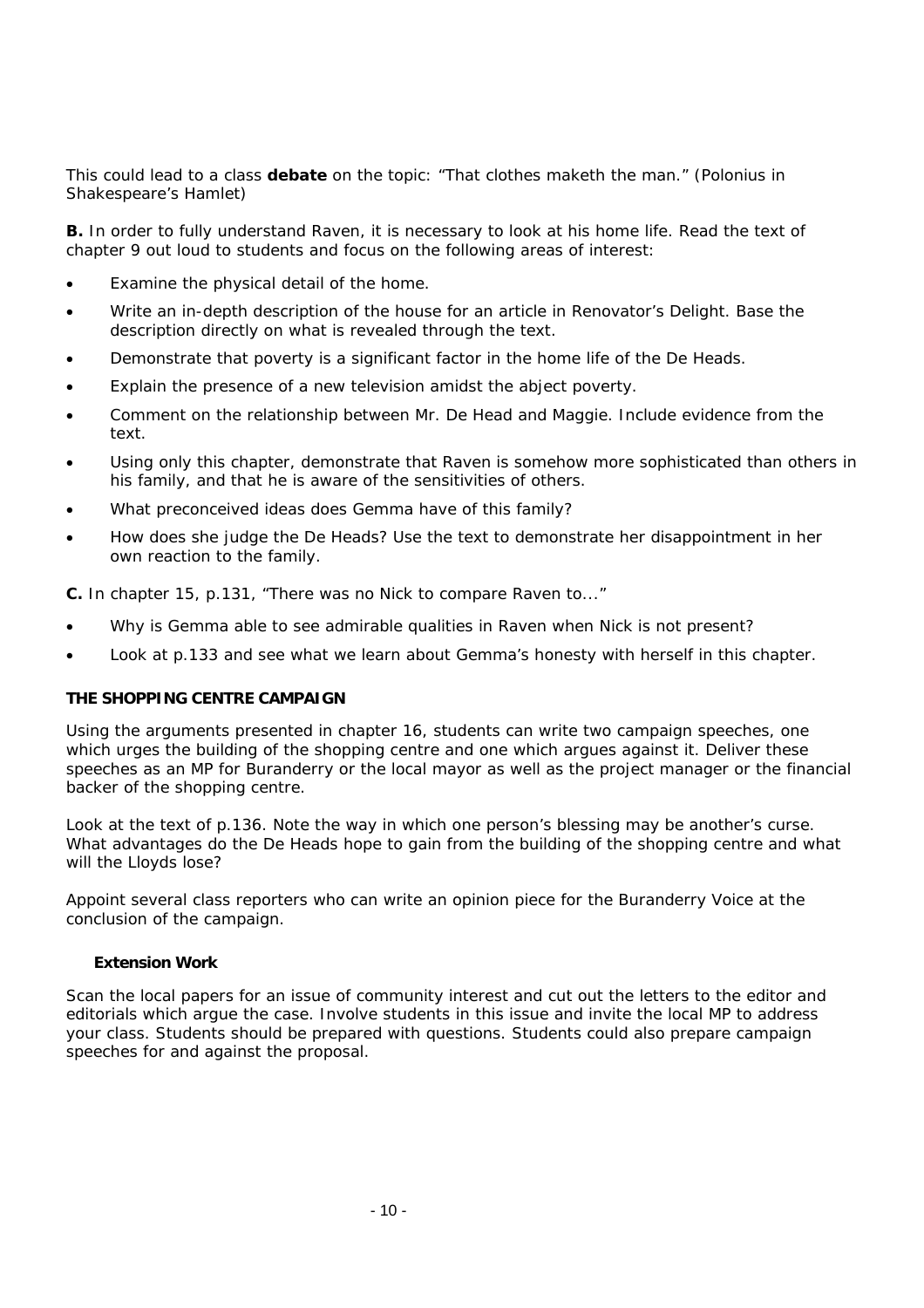### **CONCLUSION**

To conclude the study of this text, the following essay topic would bring together many of the strands:

• "One minute you feel confused and then it's like a mist lifts and everything's clear." (pp.148-9) This sentiment is expressed by Nick during rehearsal for *The Tempest*. At the end of the book, the mist lifts for Gemma and she sees Nick as he really is.

**Discuss the journey of her discovery.**

### **RESOURCES AND FURTHER READING**

### **NOVELS FOR YOUNG ADULTS THAT USE THE THEME OF THE TEMPEST**

Russon, Penni, *Undine* (Random House, 2004) O'Neal, Zibby, *In Summer Light* (Viking Press, 1992)

### **ADDITIONAL RESOURCES FOR TEACHING THE TEMPEST**

Burdett, Lois, *The Tempest for Kids* (Firefly Books, 1999). This book tells the story in detail using effective poetry and introduces most of the characters from the play

Messer, David, *The Tempest*; complete text with explanatory notes in comic book format (Random House, 2005). This is useful for students who struggle with Shakespeare's language. Page, Philip and Pettit, Marilyn, *The Tempest* (Hodder, 2006). A comic book approach but an abridged version

### **OTHER BOOKS**

Poole, Steven, *Unspeak* (Little Brown, 2006).

Watson, Don, *Death Sentence*: the decay of public language (Random House, 2003). Watson, Don, *Weasel Words* (Random House, 2004).

### **FILM**

The BBC Shakespeare, *The Tempest*

### **ABOUT THE WRITERS**

### **LISA SHANAHAN**

Lisa Shanahan trained as an actor at Theatre Nepean, University of Western Sydney. Whilst studying, she taught drama and wrote plays for children. After completing her degree she undertook a Writing for Children course with Libby Gleeson where she discovered a great passion for writing stories for children. Her books include Sweetie *May, Sweetie May Overboard!, What Rot!, Bear and Chook* and two picture books with Allen & Unwin: *Gordon's Got a Snookie* and *The Postman's Dog*, both illustrated by Wayne Harris.

Lisa and her husband, Keiran, live with their sons Bryn and Riley in Sydney. Lisa continues to teach drama and write books and feels very lucky that she is able to do both. This is her first novel for an older age group.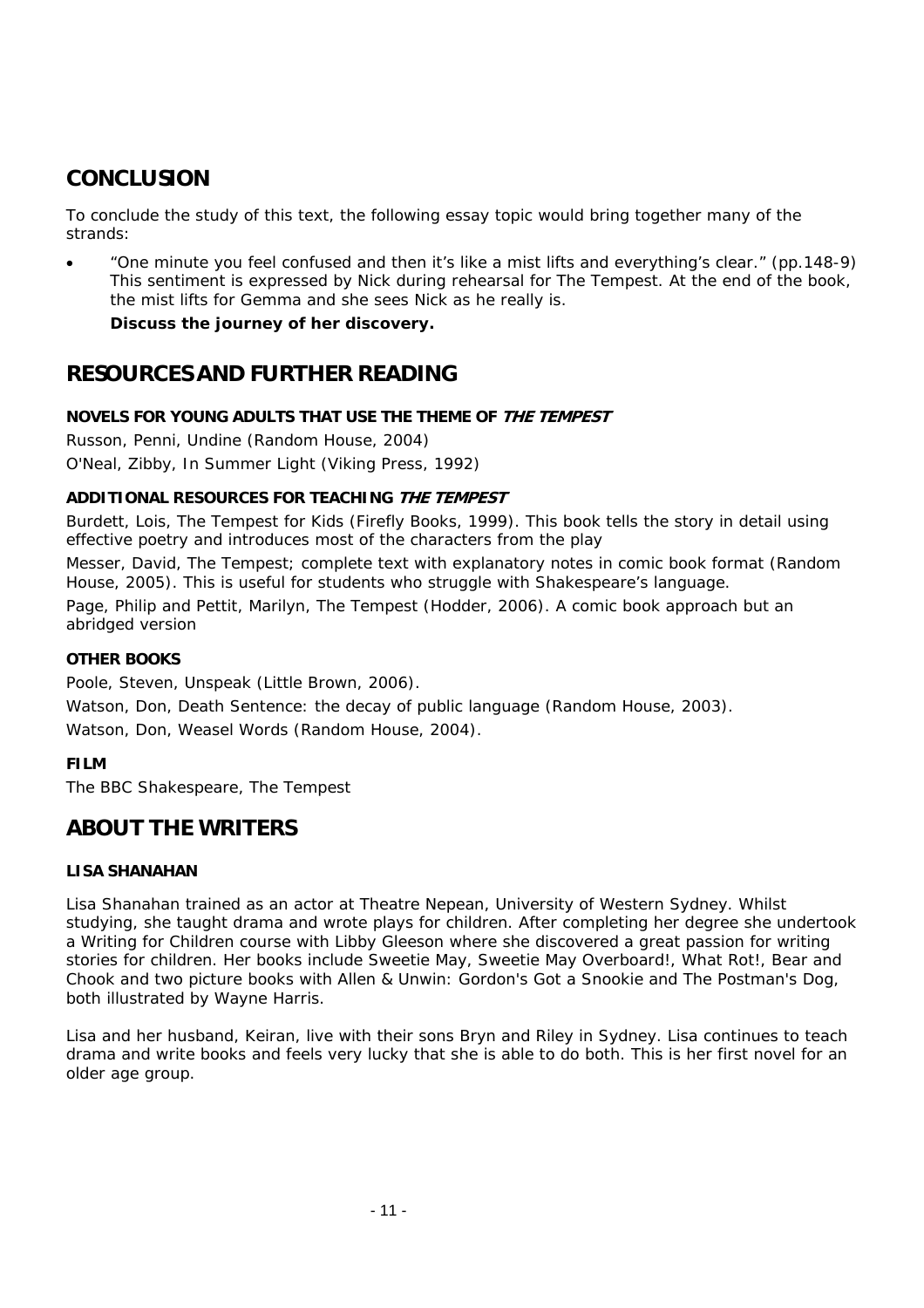#### **MICHELLE PRAWER**

Michelle Prawer is a librarian specializing in young adult literature at Leibler Yavneh College in Melbourne. She is also Head of English and teaches English to middle and senior level students. Michelle is an active member of the Children's Book Council of Australia and is a convenor for the 2006 Crighton Award. In 2006 she was also appointed Victoria's judge for the Eve Pownell award. Michelle reviews young adult fiction for the journal *Viewpoint*. She is the mother of 7 delightful children who are all keen readers.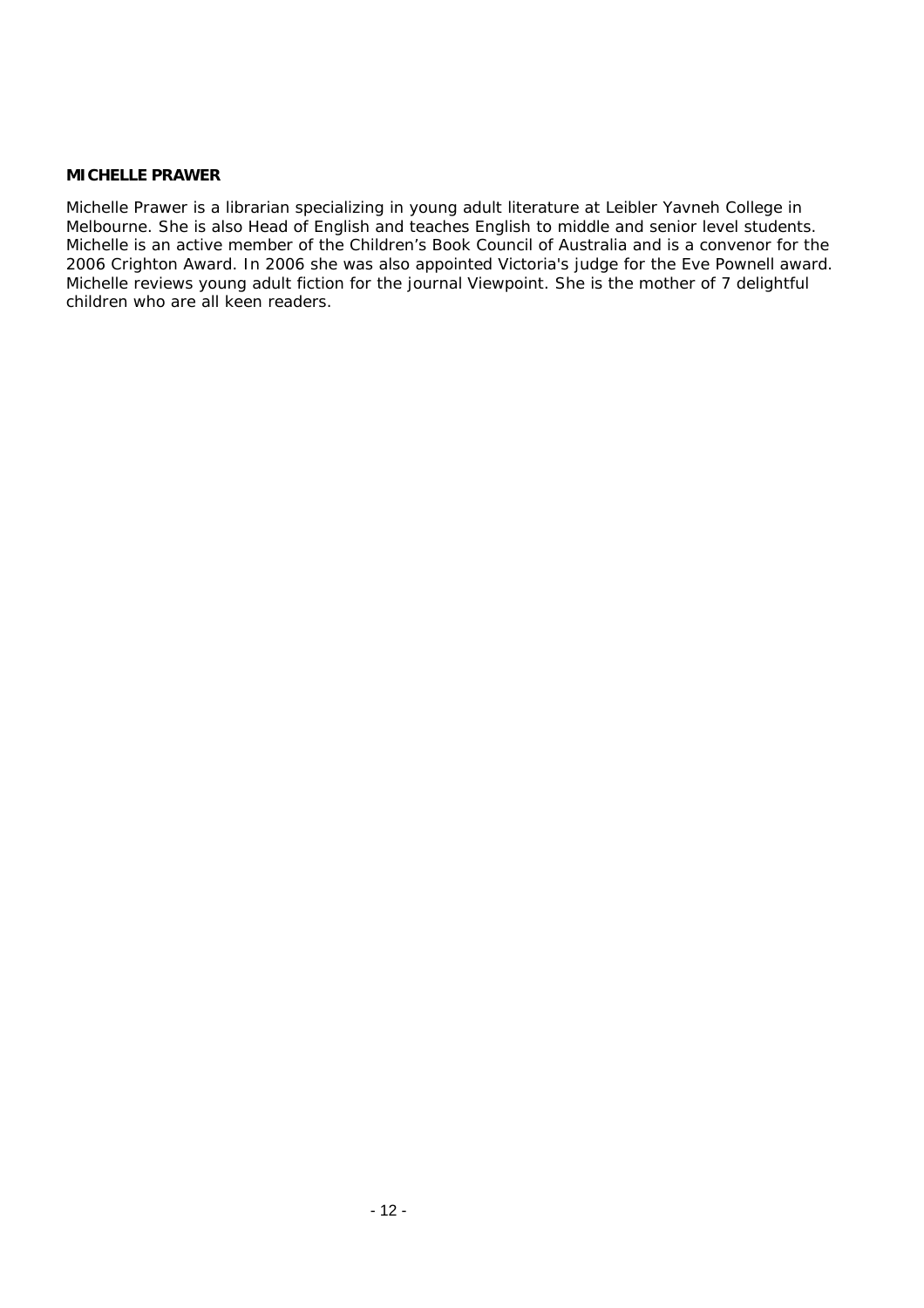## **Nick Lloyd**

### **Character Study**

### **Read the following references to Nick in** *My Big Birkett* **and then discuss the questions below.**

p.15 "Nick Lloyd, the best actor in our school, has a face that could be minted into an old Greek coin..."

p. 19 "he was smiling at me and his skin had that glow, that special olive confidence..."

p. 22. "Nick wore his school uniform with the easy grace of a fashion statement. All the creases and folds lined up right…"

p. 23 "And the thought of Nick holding my hand made me dizzy. My stomach fizzed as if a large aspirin had been dropped in it..."

p.60 "Nick was mobbed. Girls dived at him from all over the room. It was as if he was a dangling leg in a piranha-infested river."

### **Questions for discussion**

What factors make Nick attractive to the girls?

What is his appeal to the general student body?

Why do you believe that the teachers like him?

What is revealed about Nick through the political meeting to which Gemma is unwittingly invited?

What do we learn about his relationship with his parents? What is therefore revealed about him as a human being?

What expectations does Gemma have based on the luxury of Nick's home?

What qualities of Nick are revealed during the rehearsal and performance periods?

What does Gemma learn about Nick from his behaviour at the after party?